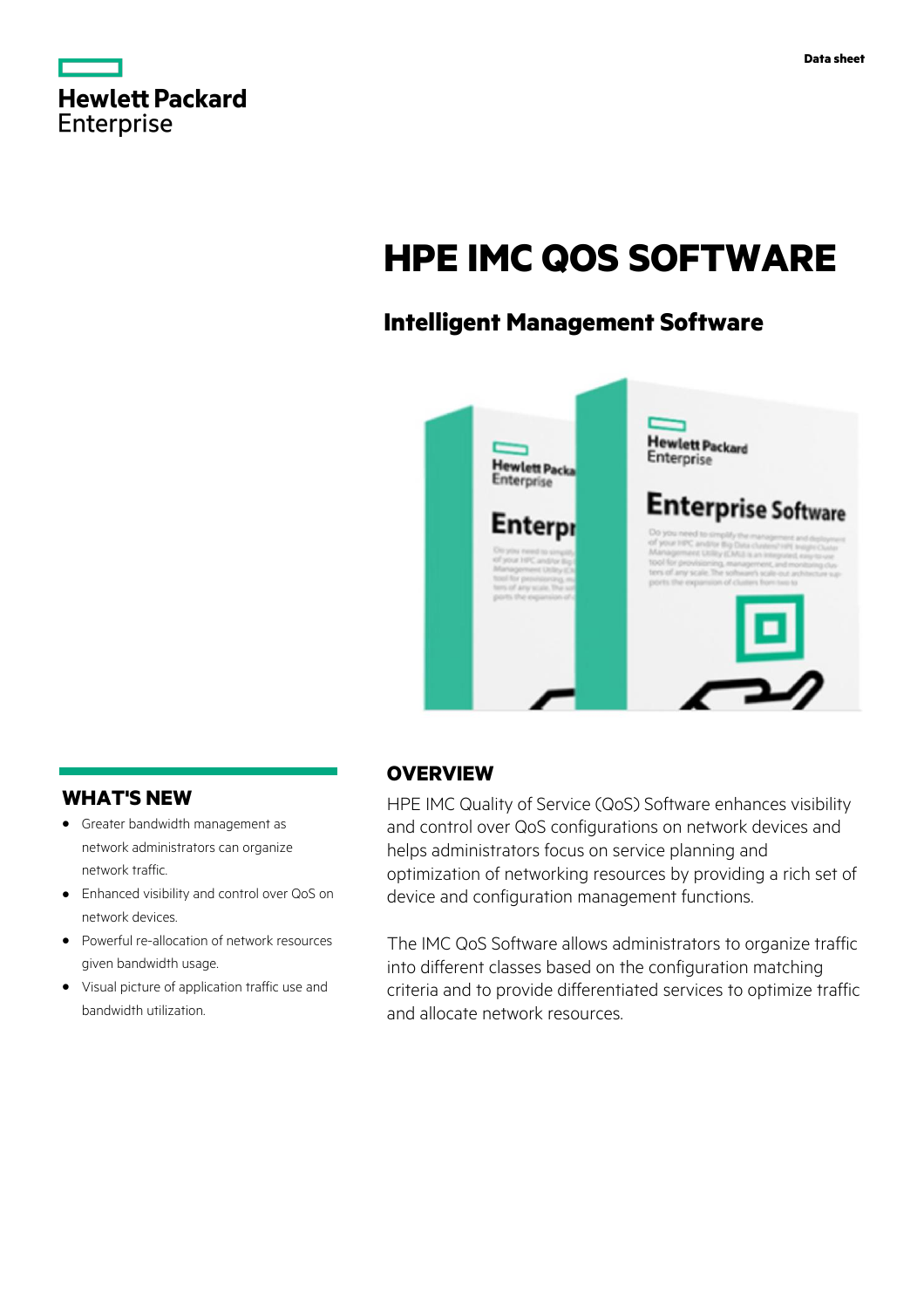### **FEATURES**

#### **Control Over Traffic Allows for Better Allocation of Network Resources**

The HPE IMC Quality of Service (QoS) Software assists in the management of traffic throughout a network for greater allocation of resources and traffic optimization.

Network administrators can set traffic classification policies in which the traffic is regulated with certain rules like the source address, IP protocol, or the port number of the application so that network resources can be reasonably allocated.

#### **Improve Network Traffic Flow by Building QoS Policies**

The HPE IMC Quality of Service (QoS) Software helps administrators understand the network traffic model.

Network administrators can leverage the Network Traffic Analyzer to create QoS policy throughout the complete network.

#### **Configure Devices with QoS Manager**

The HPE IMC (IMC) Quality of Service (QoS) Software automatically performs device configuration backups providing uniformity.

Network devices can be standardized and managed uniformly as startup configurations can be compared back to running configurations.

| <b>Technical specifications</b> | <b>HPE IMC QoS Software</b>                                                                                                       |
|---------------------------------|-----------------------------------------------------------------------------------------------------------------------------------|
| <b>Differentiator</b>           | HPE IMC Quality of Service Manager (QoSM) Software enhances visibility and control over QoS<br>configurations on network devices. |
| <b>Platform required</b>        | HPE Intelligent Management Center Enterprise Software<br>HPE Intelligent Management Center Standard Software                      |

Technical notes **See the HPE IMC** Standard or Enterprise Platform data sheet for the required software environment.